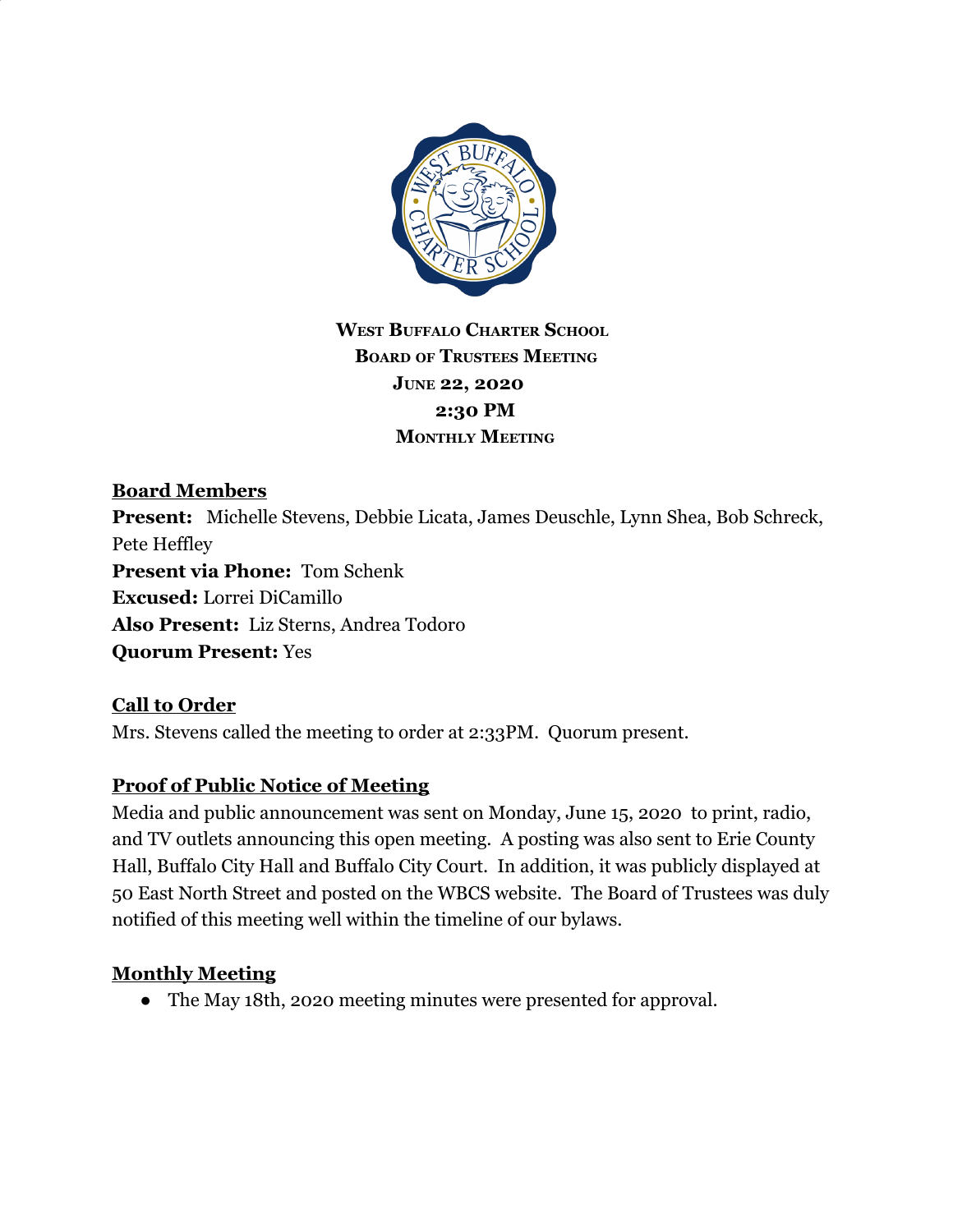# **Upon motion duly made by Mr. Heffley and seconded by Ms. Licata, the May, 2020 minutes were approved as presented. All in favor. Non-opposed.**

### **Financial Report**

Mrs. Sterns presented the financial reports for the period ending May 31st, 2020 (a copy is attached hereto and made a part hereof).

● Discussion regarding the updated budget as it pertains to PPP and adjusted debt.

## **Upon motion duly made by Mrs. Stevens and seconded by Mr. Deuschle, the May, 2020 financials were approved as presented. All in favor. Non-opposed.**

- Discussion regarding student enrollment.
- Will share the virtual tour of the school with the Board when available.

# **Upon motion duly made by Mrs. Shea and seconded by Mr. Heffley, the BPS food service contract was approved as presented. All in favor. Non-opposed.**

**Upon motion duly made by Mr. Deuschle and seconded by Ms. Licata, the changes to the final budget regarding PPP and the Cullen Grant were approved as presented. All in favor. Non-opposed.**

● Discussion regarding the potential layoff of the facilities staff until dates are set for re-entry.

## **School Leader Report**

Mrs. Todoro presented the School Leader Report (a copy is attached hereto and made a part hereof).

- Mrs. Todoro discussed the creation of a school task force made up of various staff members as it applies to school reopening.
- Discussion regarding teaching remotely as it pertains to staffing.